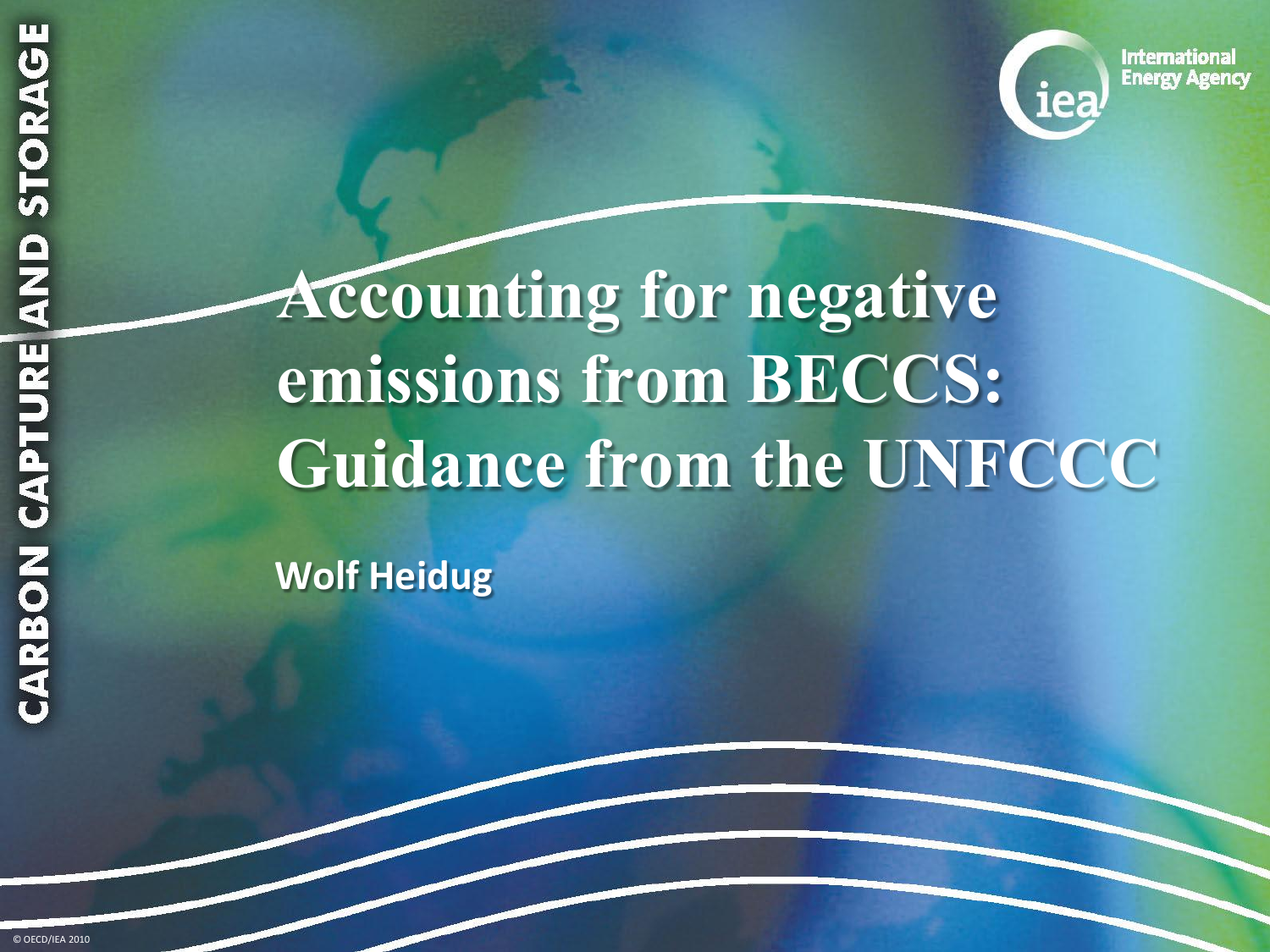

#### **What is the issue?**

- **Incentive policy for BECCS needs to be based on emission reductions that the technology can deliver.**
- *UNFCCC Articles 4 & 12***: All Parties to develop, periodically update, publish and make available to the Conference of Parties (COP), national inventories on greenhouse gases emissions and removals by sinks (excluding Montreal Protocol gases) using comparable methodologies to be agreed by the COP.**

**CARBON CAPTURE AND STORAGE** 

 **IPCC is mandated by COP with preparing methodologies for the compilation of greenhouse gases. Presently three versions:**

- **Revised 1996 IPCC Guidelines for National Greenhouse Gas Inventories**
- **IPCC Good Practice Guidance and Uncertainty Management in National Greenhouse Gas Inventories**
- **2006 IPCC Guidelines for National Greenhouse Gas Inventories (2006 GLs)**

© OECD/IEA 2010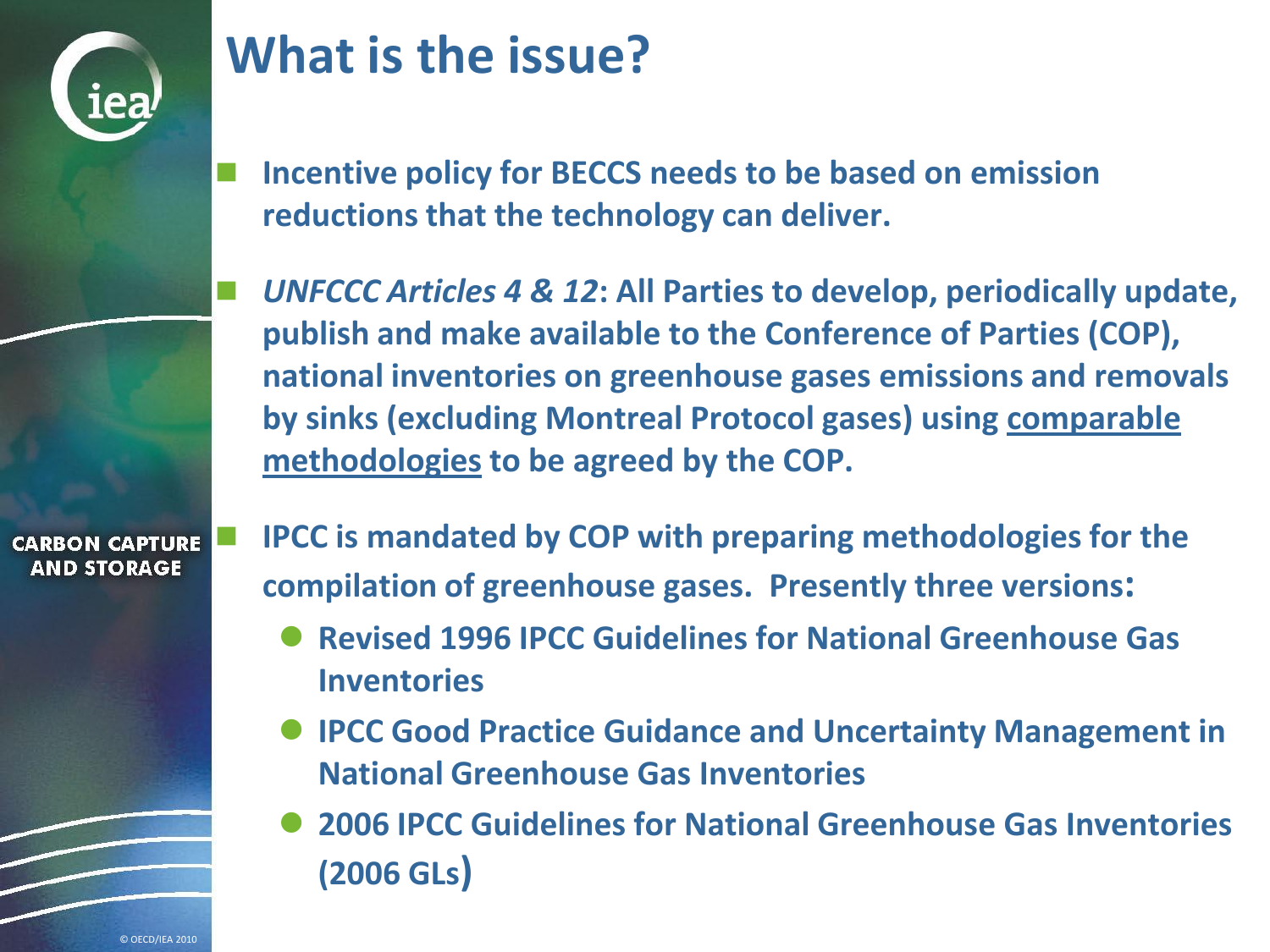

### **2006 IPCC Guidelines and CCS**

In inventory captured CO<sub>2</sub> could be deducted from emissions if 1. CO<sub>2</sub> **goes into long-term storage and 2. is monitored and reported according to 2006 GL**



**CARBON CAPTURE AND STORAGE** 

**Source: 2006 IPCC Guidelines for National Greenhouse Gas Inventories, Volume 2, Chapter 5**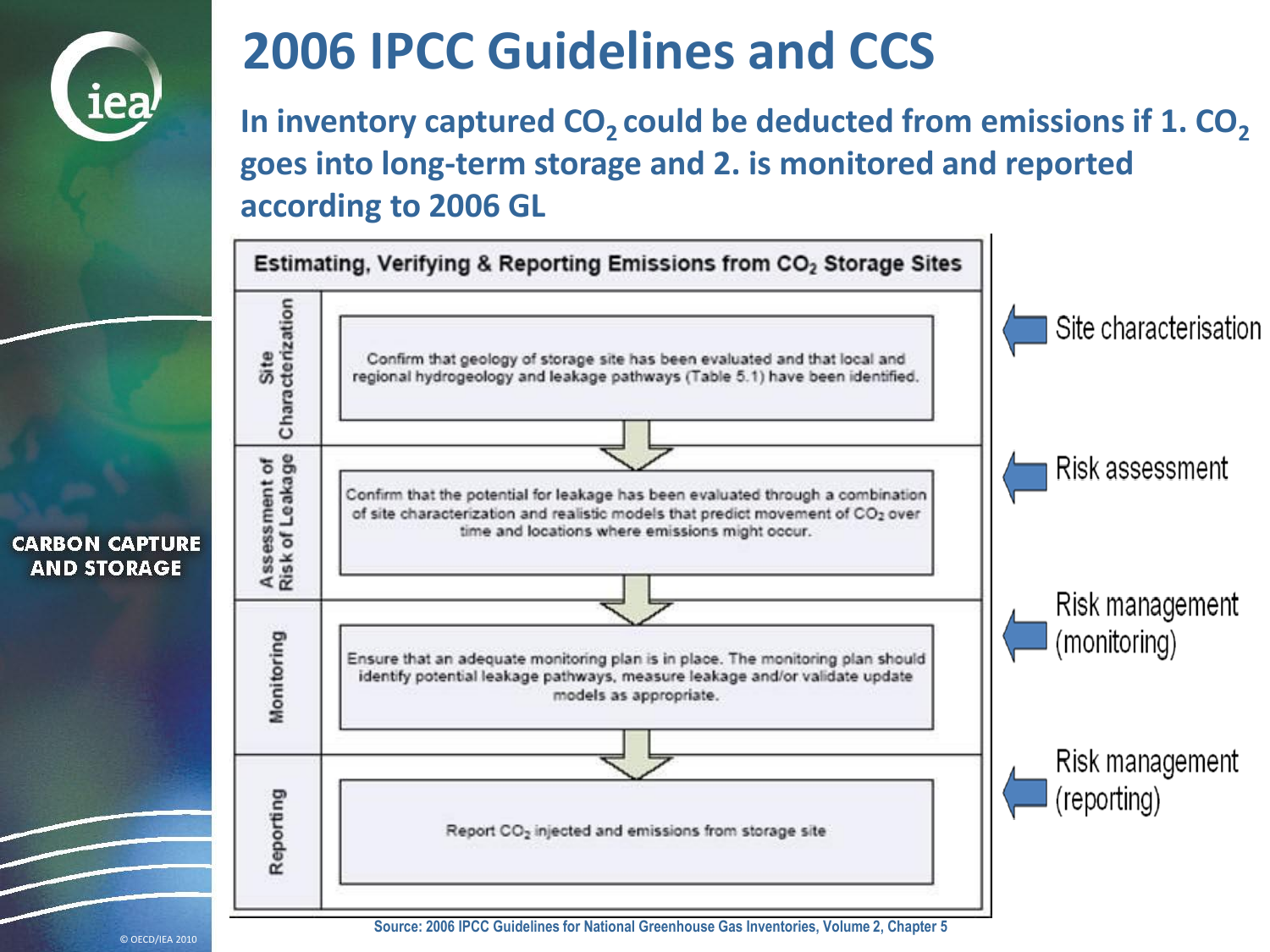

**CARBON CAPTURE AND STORAGE** 

# **Reporting for biomass emissions under UNFCCC**

Growth **Harvesting** Combustion

Losses in C stock are reported as  $CO<sub>2</sub>$ emissions in the

Gains in C stock are  $\begin{array}{ccc}\n\text{Leaves in C stock are} & \text{C stock are} & \text{Only non-CO}_2 \text{ emissions} \\
\text{reported as CO}_2 & \text{from combustion of the} & \text{in the} & \text{in the Energy sector} \\
\text{LULUCF sector} & \text{in the Energy sector}\n\end{array}$ 

*LULUCF= land use, land use change and forestry*

© OECD/IEA 2010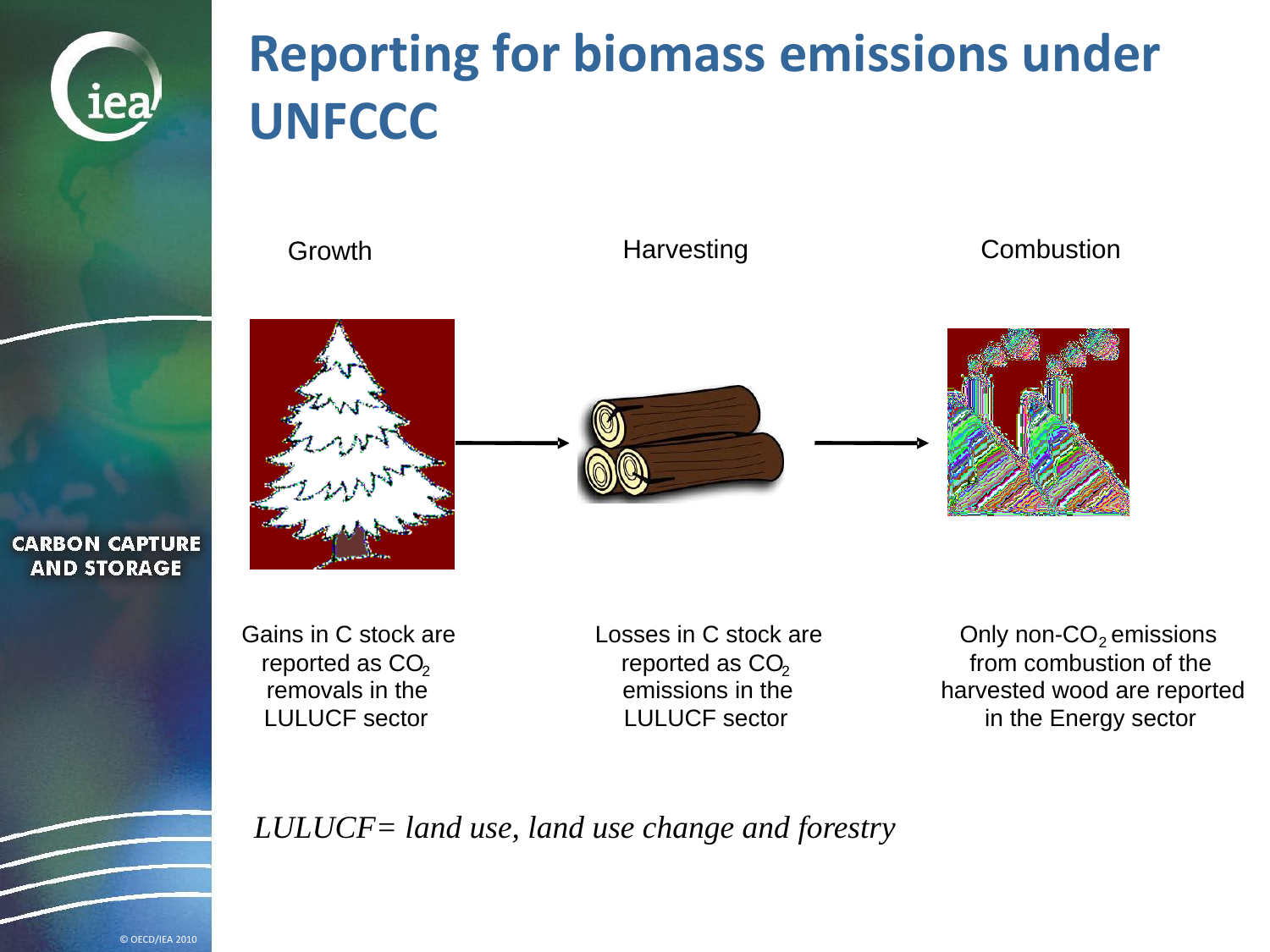# **Implications for BECCS accounting**

 **No distinction is made between CO<sup>2</sup> emissions from fossil or biomass sources**

- **Biomass plant reports zero CO<sup>2</sup> emissions in energy or industrial sector**
- Subtraction of amount of CO<sub>2</sub> captured and transferred to **long-term storage can lead to negative emissions**
- **Corresponding emissions from harvesting etc. included in LULUCF sector**
- **However, presently incomplete accounting for emissions and removals in LULUCF sector**
	- **Possibility to opt into or out of certain LULUCF activities raises the possibility of CO<sup>2</sup> benefits of BECCS accounting towards Kyoto commitments while disbenefits of unsustainable biomass being ignored**

**CARBON CAPTURE AND STORAGE**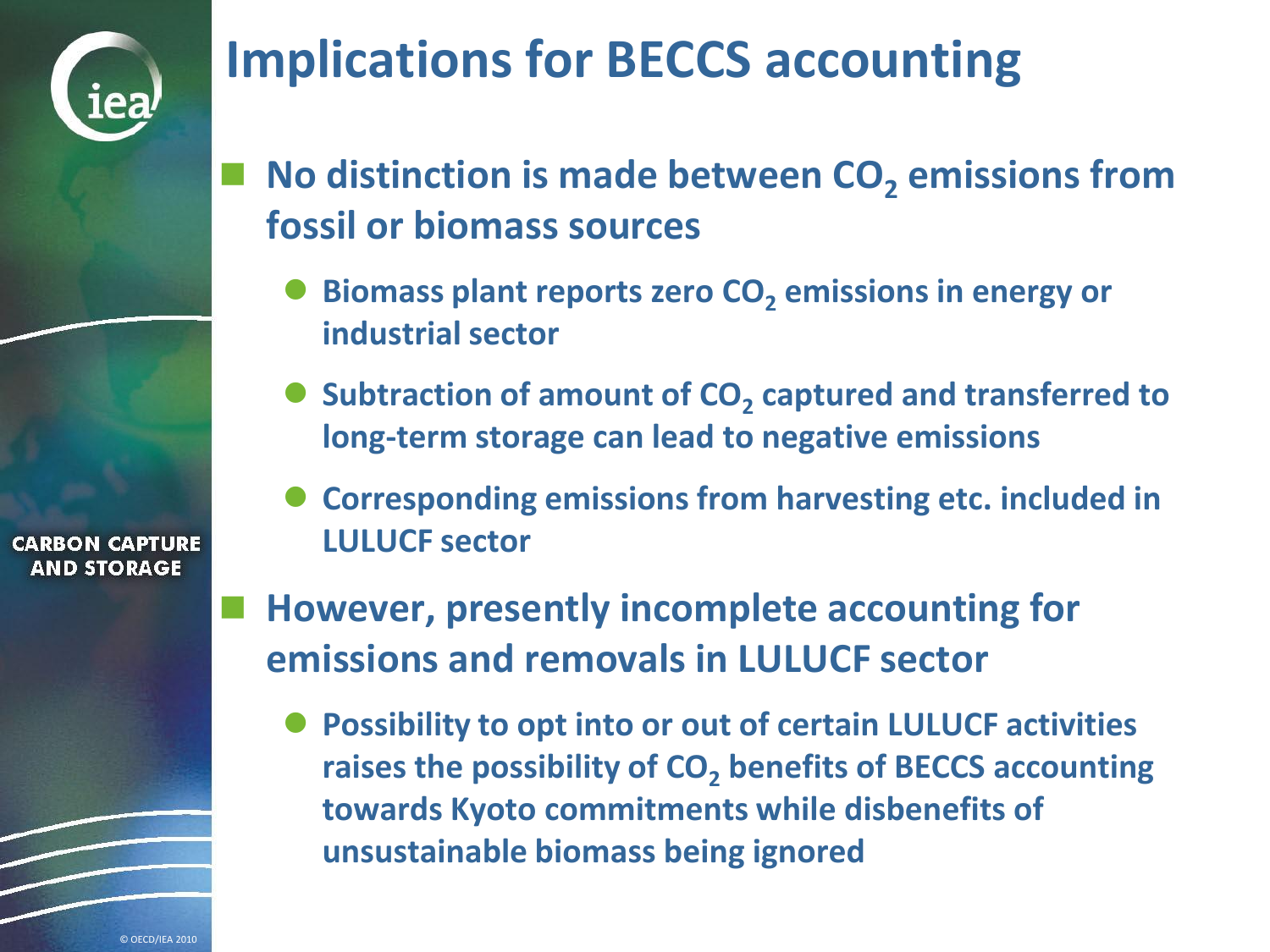

## **Accounting and incentives**

- **Full accounting of all bioenergy-related emission in either LUCUF or end-use sectors is required**
- **Certification on sourcing biomass can be used as an intermediate step**
- **Potential relevance for selecting appropriate point of incentivisation for BECCS**



1. Biological sequestration 2. Capture 3. Storage

**CARBON CAPTURE AND STORAGE**